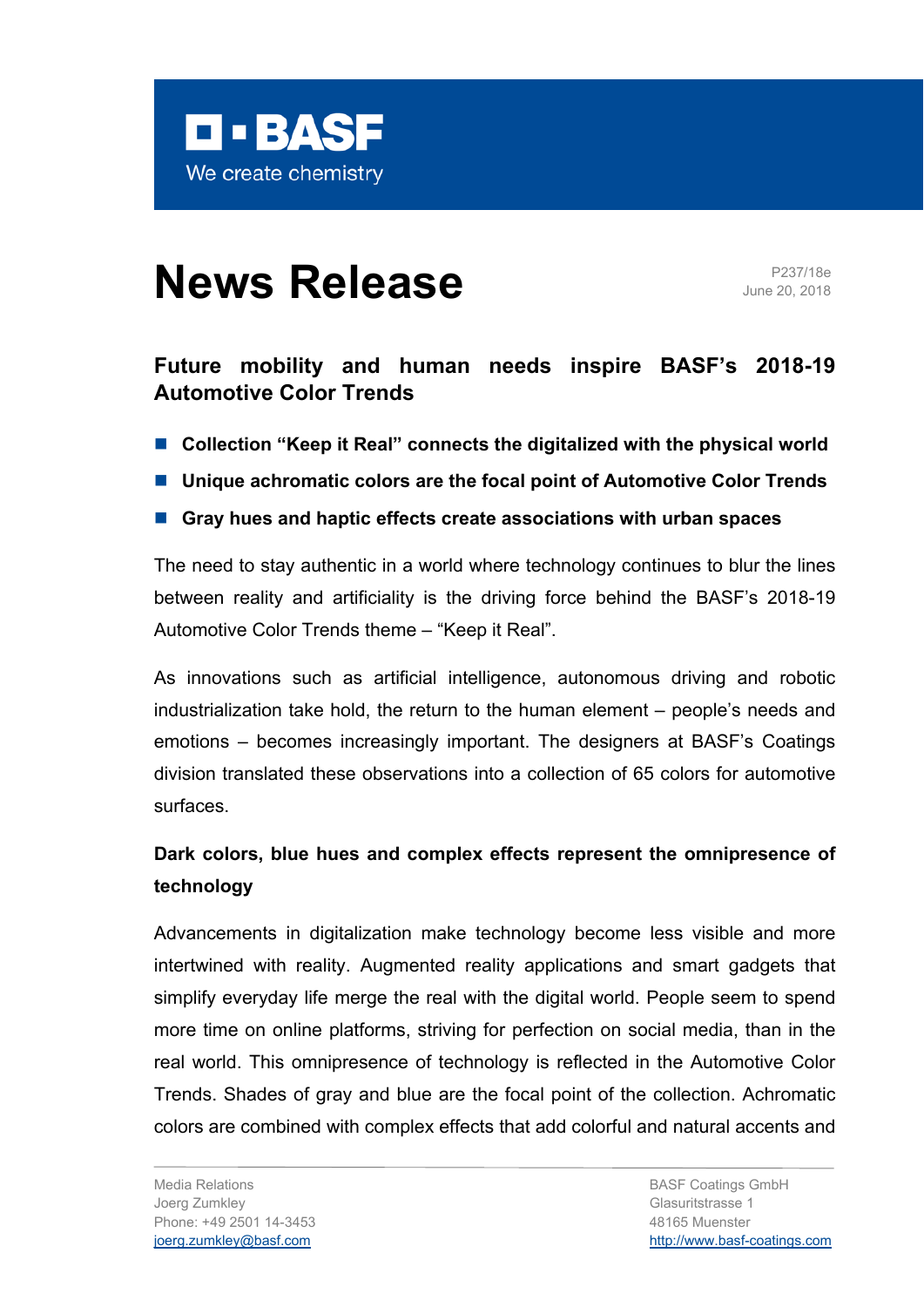represent the merging of reality and the virtual world. Blue hues – mirroring the color of screens and digital light – appear as strong saturated colors. Natural textures and color effects symbolize the search for human qualities in a virtual world.

## **Shifting functions – new mobility concepts will influence color choices**

Car sharing concepts, ride hailing services and autonomous driving will shift a car's function from a personally-owned object to a more public mode of transportation. For cars that are designed for sharing, color pallets with a universal appeal will play a significant role. The trend collection shows how elaborate textures and intricate effects can make each color truly unique.

In addition, BASF addresses future mobility with the continued development of functional colors. Select colors of the collection feature a coatings system that mitigates heat buildup on the vehicle surface which reduces the rise of the temperature inside the car. Further innovations include colors with state-of-the-art functionality, increasing reflectivity for enhanced LiDAR detectability, without compromising their aesthetic appeal.

# **EMEA – Life in urban spaces**

In the EMEA region the use of urban spaces is changing, with real places becoming more significant in metropolitan areas. This is reflected in innovative design concepts for semi-public spaces such as shops, museums and restaurants. The product becomes less important while the space itself turns into an experience. It invites digital nomads to sit down and stay a while. At the same time, the question of how to attract attention in the face of so many virtual offerings arises. What is worth looking up from the smartphone for? One answer may be architectural elements that are rough and in some cases evoke archaic impressions. Instead of creating an atmosphere of comfort and luxury, forms and materials are increasingly displaying straight edges.

These trends are reflected in the color range for EMEA. Gray nuances stand for urbanity. Combined with haptic effects, they build on the significance of what can be experienced for real. The off-white "Grand Blanc", with its rough texture and its associations with concrete, alludes to life in urban spaces. Effect particles included in the clearcoat accentuate the special nature of a car as an emotional product. "The Urbanist", as a dark gray, metallic anthracite, represents the blending of humans and technology. The pronounced metallic effect creates unanticipated reflections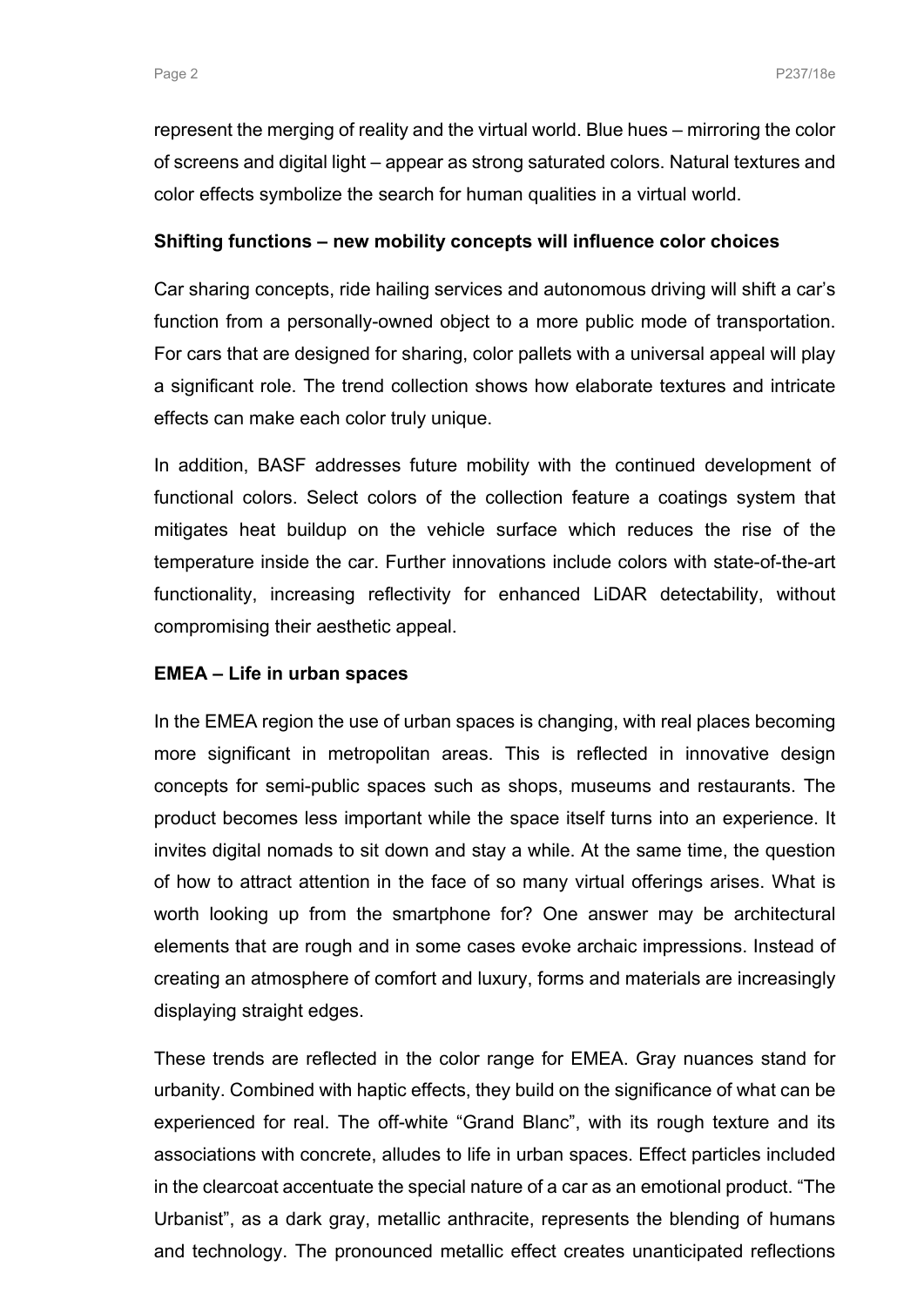and conjures up the desire for attention.

### **Asia Pacific – Quest for quality in the real life**

People in the Asia Pacific region have an ambivalent relationship with technology. They freely give their personal data to companies that make everyday life more convenient and embrace emotional bonds to machines with artificial intelligence. At the same time a desire for human and real-life contacts and experiences reshapes public spaces in the cities. Gray Ambivalence, a glaring metallic gray, stands for the integration of high performance technology in everyday life. It is balanced by a solid flop that connects to the real world.

## **North America – Expanding color horizons**

The dismantling of public heroes makes room for new idols. Flaws are accepted as part of being human and diversity is celebrated. A new enthusiasm for science and especially space travel draws attention to far away worlds. The connection of the real and virtual world as well as the relationship of earth and space is captured in BASF's key color in North America, Atomium Sky: a deeply saturated blue with a medium coarseness that transitions to a softer, semi-opaque hue in longer grazing angles. The color exudes playfulness and demonstrates a futuristic spirit and forward-thinking. This is the second consecutive year that BASF has selected blue as its key color in North America, which is a result of its growing prominence in the region.

#### **South America – Transformation of classic color spaces**

The colors for South America offer a visual connection to the diversity of the region. Two of the most popular color spaces in the automotive market – black and white – are transformed into elegant, eclectic coatings for cars. Coriolis Force, the region's key color, reflects on care and respect of traditional crafts and knowledge handed down over generations. The dark hue exudes a luxurious effect, which is created by using a reddish gold flake. Under a strong light source, it creates a genuine aesthetic for the region.

#### **Color expertise of the Coatings division**

The designers of BASF's Coatings division observe technological and societal changes and use them as inspiration and starting point for intensive research into future trends. Every year they translate their findings and predictions into a collection